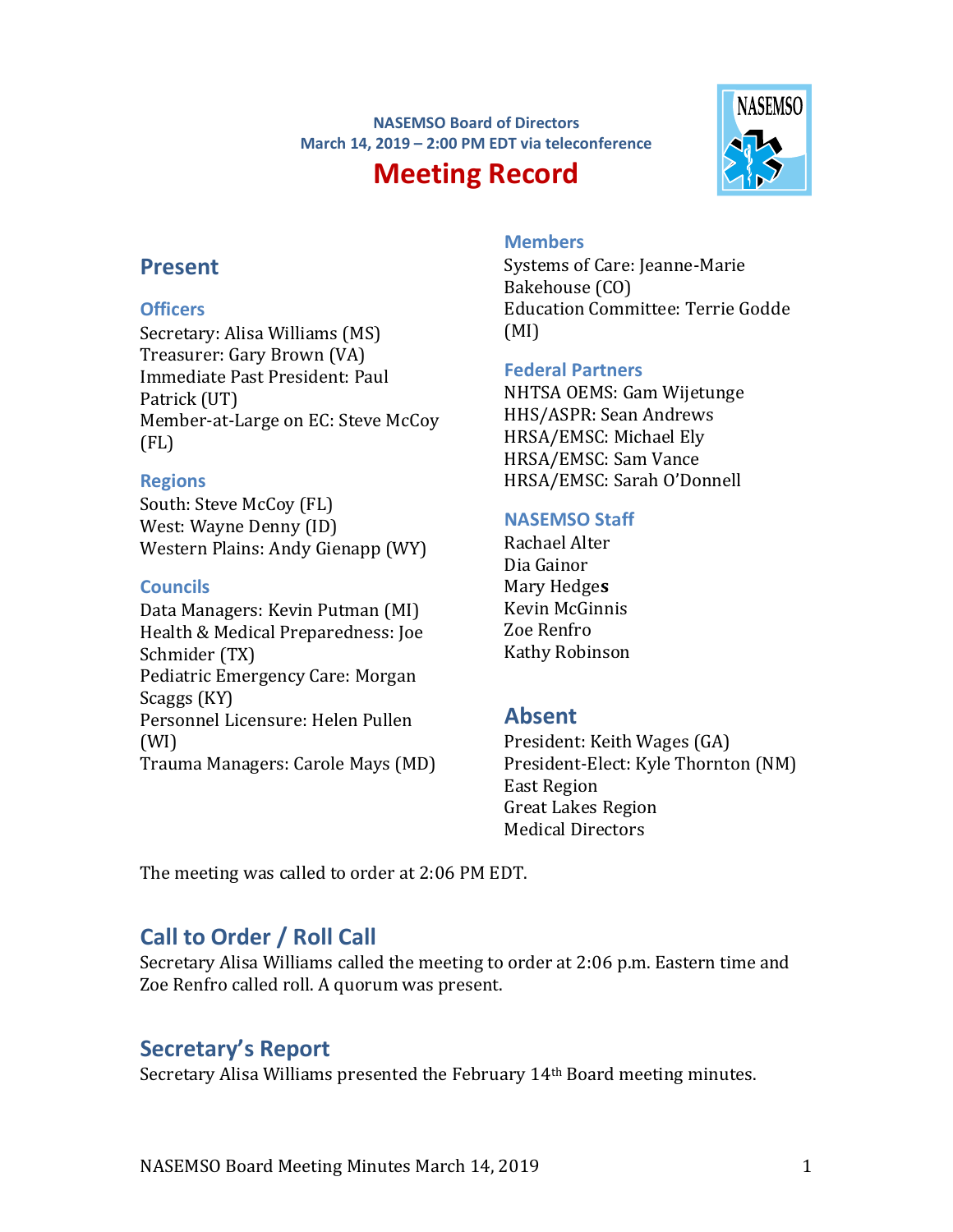**ACTION:** Paul Patrick moved, and Gary Brown seconded, that the minutes should be approved as distributed. The motion passed unanimously.

Alisa presented on EC activity over the last month:

#### **CDC Coalition Request**

The EC reviewed a Centers for Disease Control (CDC) Coalition letter urging Congress to provide at least \$7.8 billion in funding to the CDC. The EC agreed unanimously that NASEMSO should sign on to the CDC Coalition request.

#### **Statement of Accounts**

The EC agreed that NASEMSO should distribute the detailed SOA to Board members only, and report on the finances without displaying the SOA during Board meetings.

#### **Request from RFG**

The RedFlash Group (RFG) has reproduced content written years ago for NHTSA by Dia and others within the Transportation Safety Advancement Group (TSAG), repurposing it to be EMS-specific. Laurie Flaherty and RFG asked NASEMSO to distribute this new document to NASEMSO members to promote literacy around Next Generation 911 and FirstNet ramifications for EMS. The EC agreed NASEMSO will distribute the document to our members as requested by NHTSA/RFG.

### **AVL**

In response to a request for an AVL Vice Chair, the EC agreed to invite Tom Mitchell to serve.

#### **HITS**

In response to a request for a HITS Committee Vice Chair (who must be a state EMS official or director), the EC agreed to invite Dr. Harden to serve.

#### **CDC Sign on Letter: Infectious Disease and Opioids Request**

The EC reviewed a CDC sign-on invitation that was due before the March 14 Board meeting. The Infectious Disease Society of America and the HIV Medicine Association requested support for 40 million dollars to address the infectious disease impacts of the opioid epidemic. The EC agreed NASEMSO should sign on to the letter.

#### **ET3 Timeline and Contact Info**

The EC reviewed the Emergency Triage, Treat, and Transport (ET3) timeline to pilot the concept of non-transport payment for transport agencies. Dia will reach out to the Regional Chairs with the link to the webinar recording and ask for their questions about, or issues with, communications with CMS.

#### **NREMT International**

The EC agreed they will revisit this topic after the NREMT Board meets on Friday, March 22.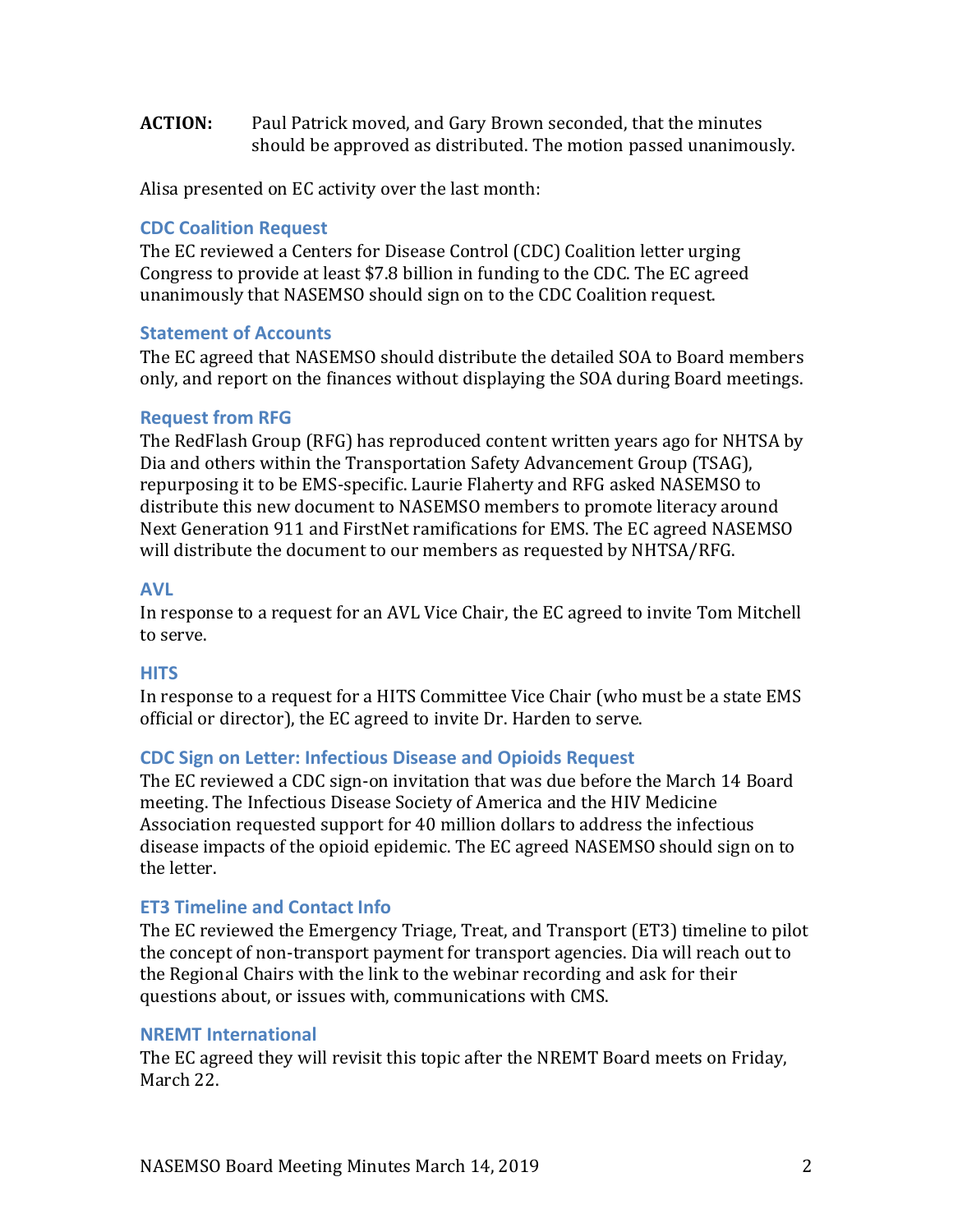#### **National Action Alliance for Suicide Prevention**

The National Action Alliance for Suicide Prevention invited NASEMSO to join their Public Safety task force that meets on monthly calls; attend a May 16th Public Safety Summit; and join a Public Safety Panel during the Alliance's March 21st Executive Committee meeting. The EC agreed to invite Sam Hurley to participate.

#### **CoAEMSP Board Reports**

The EC reviewed CoAEMSP's summary of their February 1-2 quarterly Board Meeting. The EC agreed that Dia should distribute CoAEMSP Board meeting highlights to the NASEMSO Education Committee and Board.

# **Treasurer's Report**

#### **Financial Performance**

Gary confirmed Alisa's earlier report that the Executive Committee agreed to stop displaying NASEMSO's SOA on-screen during Board calls. NASEMSO has established a secure online Board reference area to host the financial reports for Board members. Gary encouraged any Board members to please direct questions to him or other Executive Committee members.

Gary presented the modified Treasurer's report. NASEMSO is 8 months into the budget year. Our February operational income is \$866,411 versus a budget of \$1,394,370. Our operational expenses are \$849,348 versus a 12-month budget of \$1,514,355. At this point in the year, our income is down and our expenditures are up, but there are incomes to be realized soon (including the May Annual Meeting).

Gary reviewed the draft 2017-2018 990 report (to be filed with the IRS); 2017-2018 audit report (to be filed with the federal audit clearinghouse); and the auditor letter as posted in the Board reference area. Gary noted it is NASEMSO policy to make these documents publicly available through direct requests to NASEMSO headquarters in order to track queries. The NASEMSO Board may access them in the secure online Board reference area.

#### **Program Committee**

Gary Brown reported the Program Committee had a great meeting on Tuesday, March 12 to wrap up before the Annual Meeting in Salt Lake City. The Program Committee is filling out the last of three general session spots. One general session will address state EMS office initiatives on opioids; another will address the CDC/ASTHO work on prehospital stroke care; and the third will include presentations by states on specific initiatives (Mary's suggestion). The Program Committee was pleased to receive 9 state proposals, although they may only accept 4-5 due to time constraints. The Committee agreed to select some for the general session and connect others to their respective Council or Committee.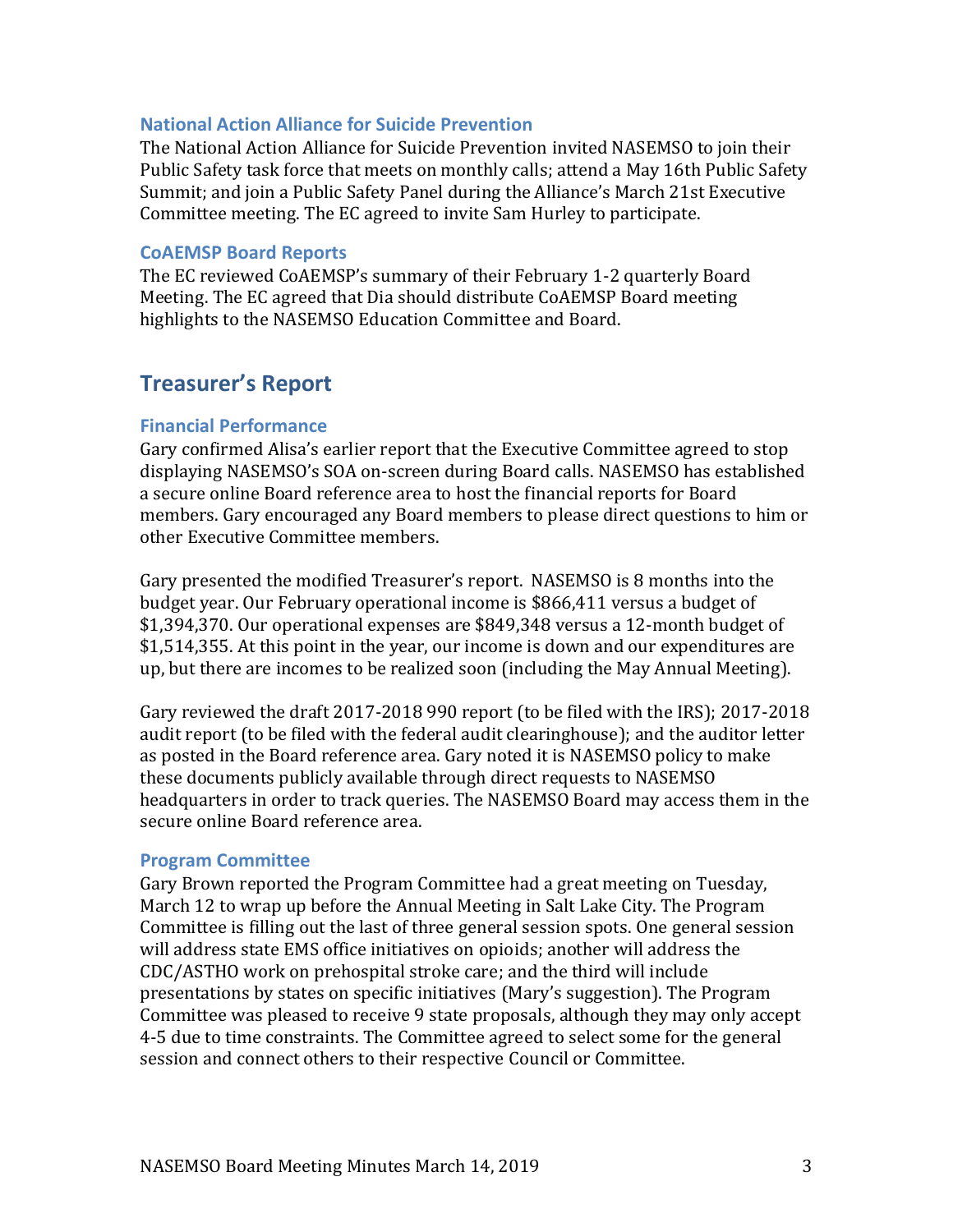The general session will include a presentation on health information exchange in California; community integrated healthcare service in Colorado; cardiac and stroke care in Kentucky; PECC and mobile SIM in Montana; and determining effects of EMSC time on trauma patients in Utah. Proposals referred to Councils and Committees included New Hampshire's EMS in a war zone, referred to HMPC; Louisiana's EMT portfolio and scenario-based psychomotor exam, referred to PLC and Education; and the Wisconsin proposal on cardiac arrest was recommended for the poster competition.

Gary reported the \$20 Optional Outing fee includes transport to the historic main street of old town Park City (dinner will be on your own). Gary directed members to check nasemso.org for hotel information, the meeting program, and the Call for Abstracts. The NASEMSO website also includes details on Salt Lake City, airport transportation, and the light rail (\$2.50 between hotel-airport). Gary noted we have been working on the new meeting format for 1-2 years and we hope the members will enjoy the emphasis on Councils, Committees and Association business. The Program Committee will not meet again before Salt Lake City. They will resume meeting in June 2019, at which time they will review member feedback about the 2019 Annual Meeting.

# **Federal Partner Updates**

Kyle being absent, no President's Report was given.

#### **ASPR**

Sean Andrews reported that ASPR-TRACIE is in the final stages of a mass casualty triage white paper. Sean noted it is not a revised triage schema or protocol, but rather a program to help local agencies decide how to set up a triage process. Sean noted many members on the call were involved in developing this white paper in the form of a roundtable a few months earlier, and invited any who might like to review or comment on the draft white paper to please reach out to him. Sean expects the final version will be available in the next two months.

#### **NHTSA OEMS**

Gam Wijetunge had nothing to report on behalf of NHTSA.

#### **HRSA/EMSC**

Sarah O'Donnell reported that two EMSC grant programs are now competing. The first is a Pediatric Emergency Care Applied Research Network (PECARN) with an application deadline of March  $8<sup>th</sup>$  and awards anticipated in July. There are 7 cooperative agreements and the network includes 18 emergency departments and 9 EMS agencies as part of the research infrastructure. The targeted issue grants are due on April 11. Sarah reported this program will provide funding for investigatorinitiated research to demonstrate the links between system readiness improvements within hospital and prehospital emergency medical systems on improved clinical care and better health outcomes among pediatric patients. HRSA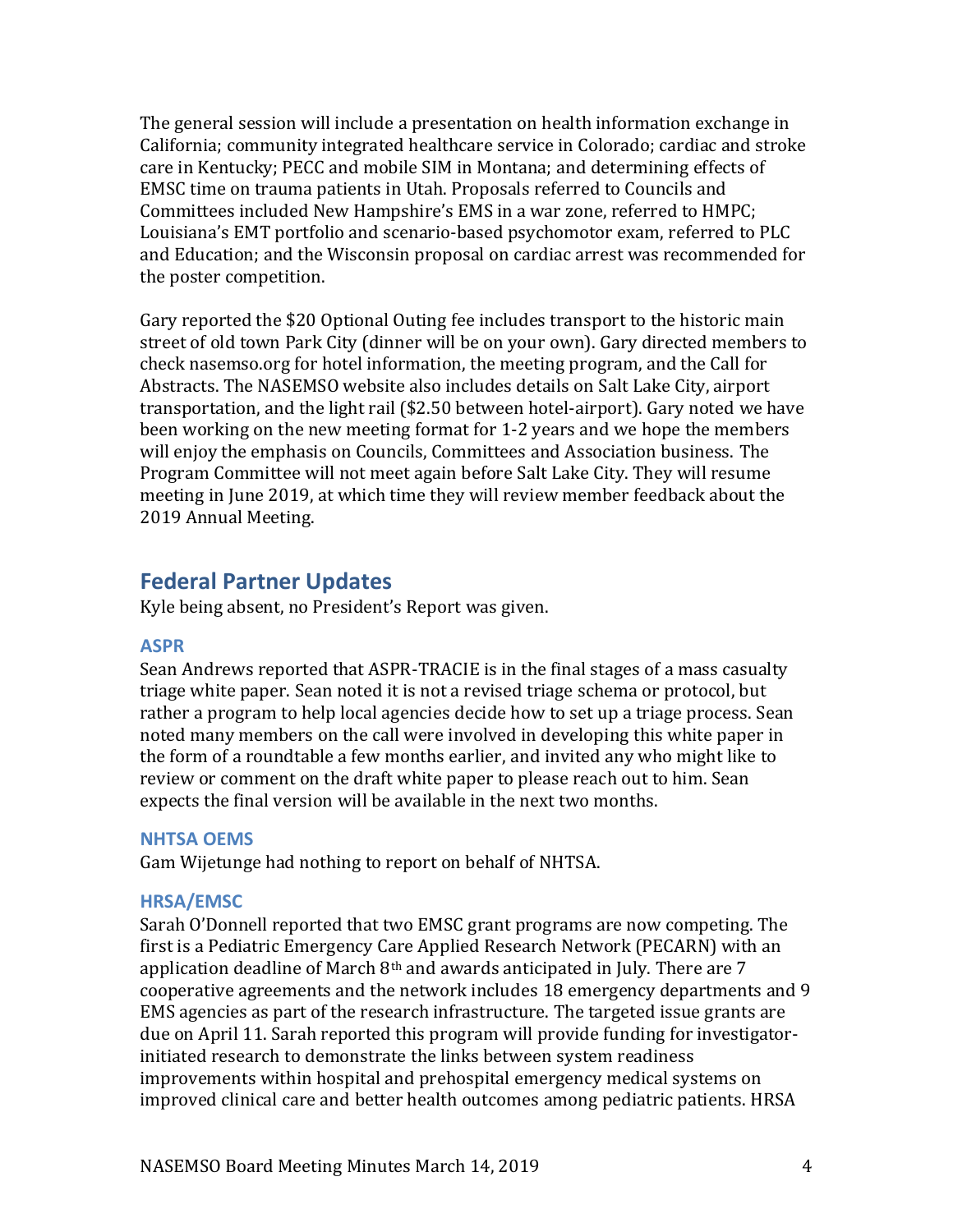anticipates four grants, each at \$325,000 per year for four years. HRSA is soliciting grants for increasing pediatric emergency care coordination in prehospital settings and evaluating the impact on care and outcomes. HRSA is looking for reviewers for the targeted issue grant. Sarah noted the review dates conflict with the 2019 NASEMSO Annual Meeting, but interested parties should reach out to Diane Pilkey at [dpilkey@hrsa.gov.](mailto:dpilkey@hrsa.gov)

Sarah reported a PECARN study has just started enrolling patients. The study is going to be implemented in 14 emergency department and EMS sites with the goal of developing and testing a pediatric CSI risk assessment tool that can be used by EMS and ED providers.

#### **HRSA/EMSC Special Presentation**

As per Tee's request at the previous Board meeting, HRSA was granted 10-15 minutes to present on NEDARC annual surveys and the PECC Learning Collaborative.

#### NEDARC Annual Performance Measure Collection

Michael Ely, director of NEDARC, reported the EMSC program has collected performance measures data over the past several years on EMS and hospital-based measures. NEDARC has been the survey center for that, collecting data about EMS agencies and their availability of pediatric equipment, medical direction, etc.

In the past few years, they have updated those measures, including Performance Measure 2 (the existence of a PECC at the agency or hospital level). NEDARC collected data on this performance measure in 2017 for the first time and found, out of a response rate of about 80% of EMS agencies across the country, 22.9% had a PECC position. This information was published in Prehospital Emergency Care in 2018 ("Ready for Children: Assessing Pediatric Care Coordination and Psychomotor Skills Evaluation in the Prehospital Setting"). There was a correlation between those who had a PECC and the frequency of skill checking on pediatric equipment.

To facilitate the measurement of progress, HRSA has asked NEDARC to collect information on the PECC measure annually, starting in 2020. NEDARC's goal is to minimize the burden on state EMSC programs.

NEDARC will send out survey reminders and information to EMS agencies, and they hope that will relieve some of the burden from EMSC managers. NEDARC plans to do this over a 3-month survey window and expects the next will be in the winter and spring of 2020. Programs can expect an invitation and four follow-up reminders, and an average survey length of 6.5 minutes.

In preparation for the survey, NEDARC will work with their EMSC managers to ensure they have updated contact information lists for each state. NEDARC plans to transition to a web-based contact list management system that will permit any EMS agency to update information directly.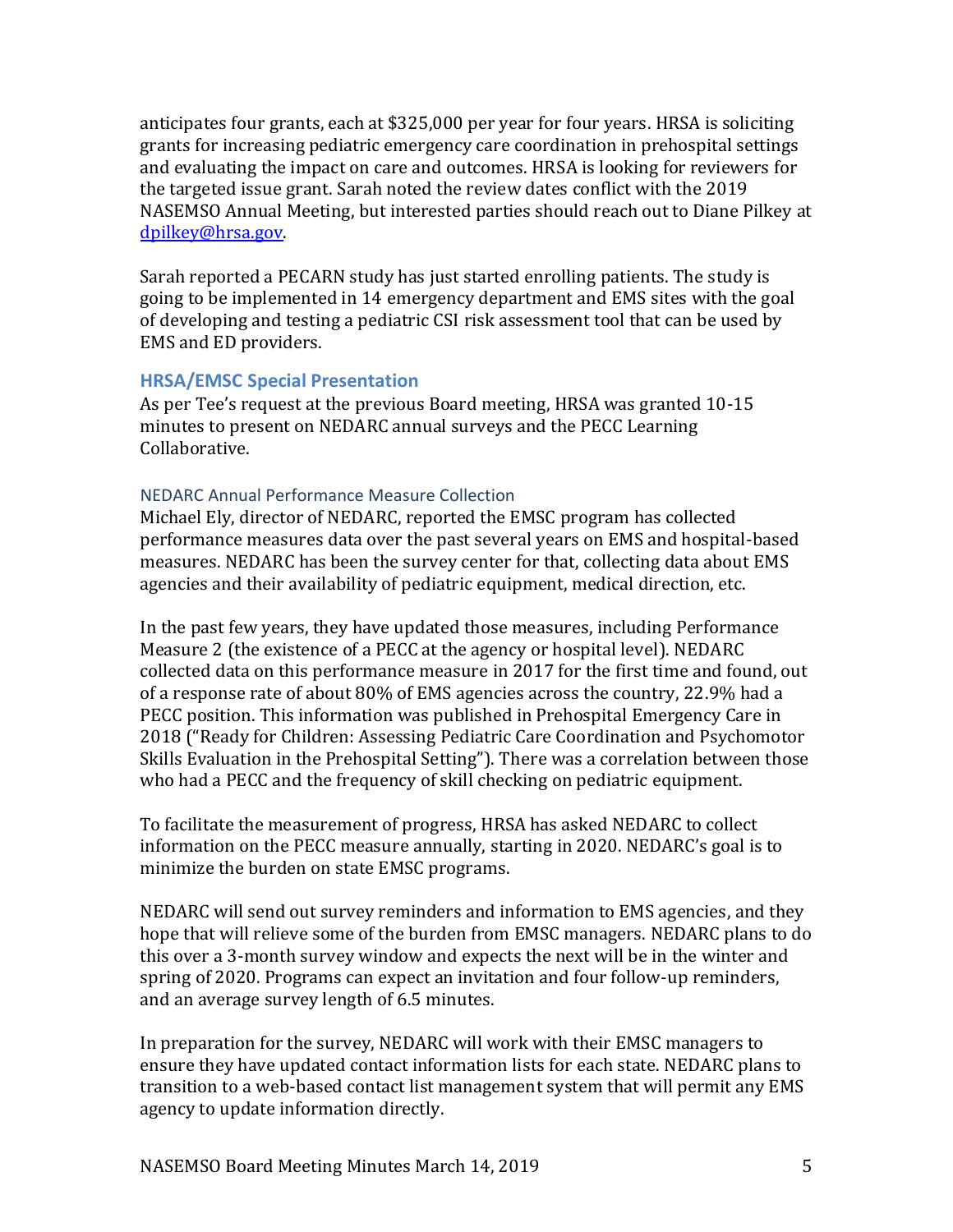There will be EMSC Managers on the NEDARC Advisory Board. NEDARC will request feedback from the NASEMSO PECC and state EMS directors at the Annual Meeting. Any questions or input related to increasing engagement and reducing the burden on EMSC programs should please be directed to Mike Ely at [michael.ely@hsc.utah.edu.](mailto:michael.ely@hsc.utah.edu)

#### PECC Learning Collaborative

Sam Vance, Prehospital Domain Lead for EMSC IIC, presented an overview of the PECC Learning Collaborative.

Sam reported that because EMS providers have infrequent encounters with children, there may be gaps in pediatric patient care, patient safety and clinical outcomes. In 2017-18, the EMSC program surveyed EMS agencies about the existence of a Pediatric Emergency Care Coordinator (PECC) and a process to demonstrate the use of pediatric-specific equipment. They found the number of pediatric patients seen was fewer than 8 per month for 80% of EMS agencies. As indicated by the 2017 NEDARC survey, only 22.9% of EMS agencies nationwide have a PECC.

A PECC ensures a dedicated individual (or individuals) represents pediatric interests, oversees pediatric quality improvement, and more. Sam reviewed evidence and position statements in support of PECCs.

- In 2007, the Institute of Medicine recommended EMS systems appoint PECCs.
- In 2016, NAEMSP released a position statement in support of PECCs, noting their association with improved documentation, improved clinical management, and increased staff awareness of high-priority pediatric areas.
- In 2017, "Coordination of Pediatric Emergency Care in EMS Systems" was published in Prehospital Emergency Care (PEC).

In October 2018, the EIIC began the PECC Learning Collaborative to talk about best practices and lessons learned. The collaborative, which ends on March 31, 2019, includes nine states (CT, KY, MT, NM, NY, OH, PA, RI, WI) and represents 10% of EMS agencies in the USA.

The Collaborative was intended to determine the benefits of having a PECC. The resulting report will be shared with all states. Sam congratulated the 9 states in the Collaborative for increasing their PECCs since October 2018.

Please direct any questions on the PECC Learning Collaborative to Sam Vance at [Samuel.Vance@bcm.edu.](mailto:Samuel.Vance@bcm.edu)

# **Executive Director's Report**

Dia Gainor presented a truncated report to accommodate the full agenda.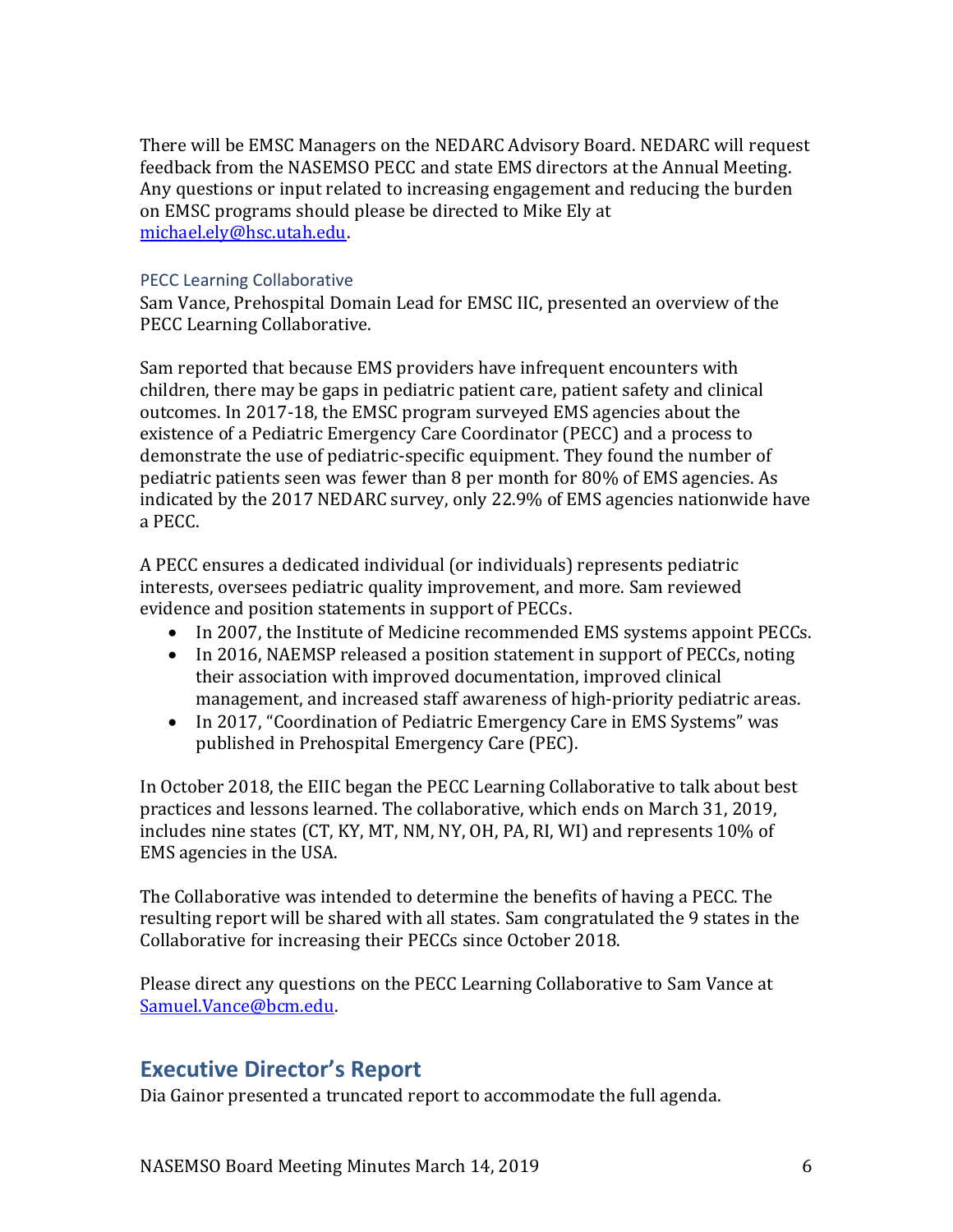#### **NEPS**

Dia reported that NEPS is going swimmingly. Current NEPS work includes preparing to launch the next National EMS Assessment and working on the Emerging Systems of Care tasks.

#### **SOP Model Revision**

Dia reported a final draft was submitted to NHTSA and NASEMSO awaits their approval of its publication.

#### **Fatigue in EMS**

Dia reported this project is in a holding pattern due to a requirement for Office of Management and Budget (OMB) approval.

#### **National Collaborative for Bio-Preparedness**

Dia reported that Joe Ferrell has begun working for BioSpatial.

#### **NHTSA Naloxone Evidence-Based Guideline**

Dia reported this project is in its last few weeks of work.

#### **ToxCel Field Trauma Triage**

Dia reported the empirical analysis was submitted to NHTSA.

#### **Safe Transport of Children Crash Testing**

Dia reported NASEMSO has been working on a mature draft proposal and will seek letters of support soon.

#### **ACS-COT Records Linkage Joint Policy Statement**

Dia reported the policy statement has been finalized with NASEMSO input and will be presented to NHTSA OEMS the week of March 18.

#### **Website**

Dia directed any comments, questions, or suggestions for improvement to Jay Bradshaw at [bradshaw@nasemso.org.](mailto:bradshaw@nasemso.org)

# **Action Items**

#### **NASEMSO Strategic Plan Review**

Kevin McGinnis displayed the most recent draft of the strategic plan as included in the Board meeting handouts. Kevin reported that, from the Board's strategic priorities in Reno, we narrowed down to three priorities and worked with the EC to develop objectives under each priority. Staff developed a set of action steps for each objective and budgeted time and resources that will be required to carry out each action step. Kevin reported the staff recommendation for the next step is that staff should work with the EC to prioritize the priorities, objectives, and action steps, and adjust the strategic plan budget as needed during the upcoming budget development meeting on April 12.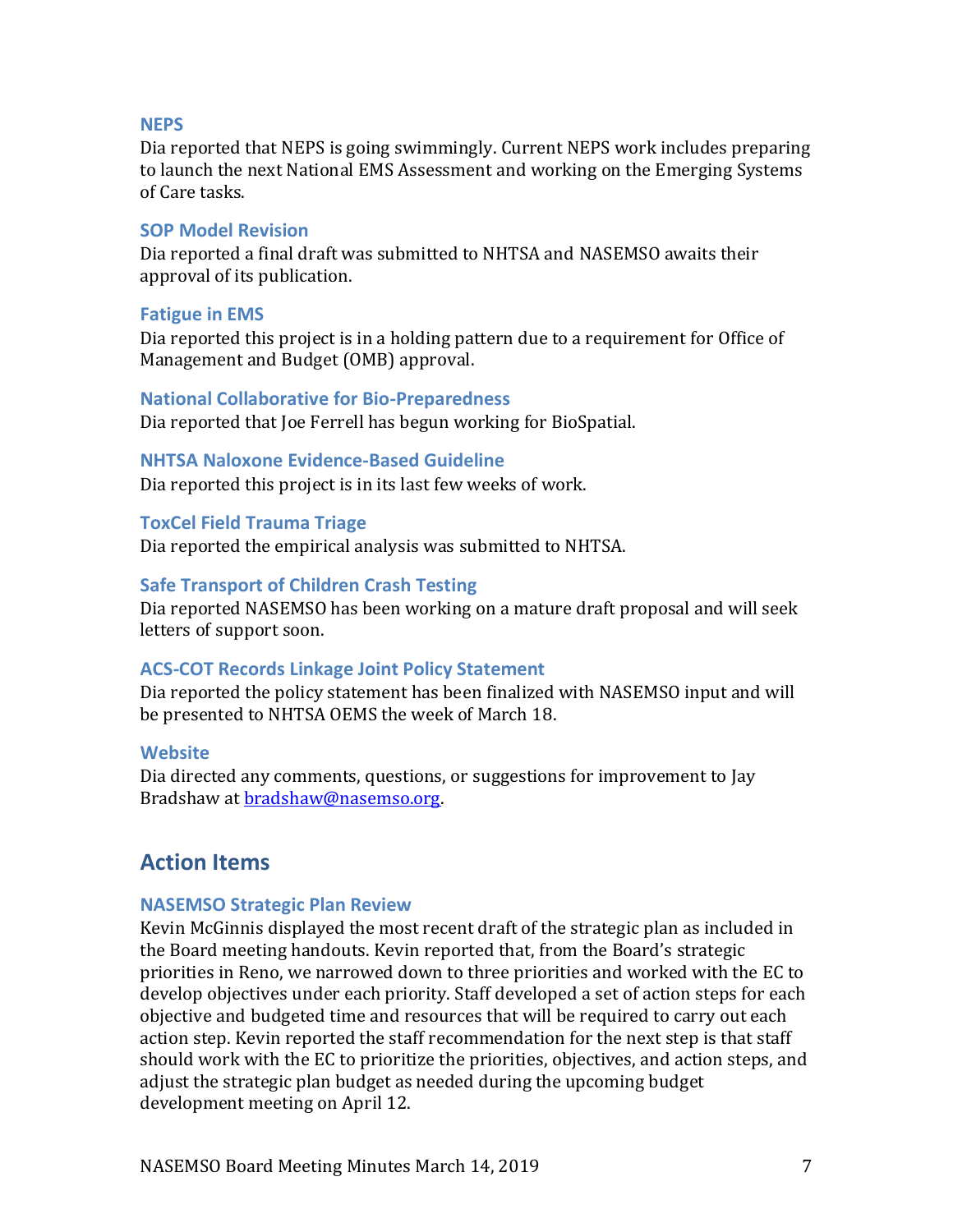Dia suggested the Board might, at this stage, approve the action steps, individuals and time frames detailed in the draft internal tactical plan. The next step will be the evaluation of budget implications by Gary and Beth, which will be brought to the Board in SLC.

**ACTION:** Steve McCoy moved, and Andy Gienapp seconded, that the NASEMSO Board should accept the draft strategic plan as presented and move it forward for financial analysis. The motion passed unanimously.

**Sign-on request for CDC funding to modernize public health data systems** Dia presented a request that funding (1 billion over ten years) be granted to the CDC to modernize public health data systems. Alisa expressed support for the idea. Joe Schmider expressed hope that CDC will work with NEMSIS to link their data sets.

**ACTION:** Gary Brown moved, and Steve McCoy seconded, that NASEMSO should sign on to this initiative. The motion passed unanimously.

#### **302(b) funding for Labor-HHS-Education subcommittee**

Dia presented a sign-on request letter inviting NASEMSO to join other public health organizations to support funding for education in public health, health research, job training, and social services. Paul Patrick confirmed the Government Information Committee was in support of signing on to this request.

**ACTION:** Paul Patrick moved, and Joe Schmider seconded, that NASEMSO should sign on to the request. The motion passed unanimously.

# **Discussion Items**

#### **NASEMSO Website Privacy Policy Draft**

On behalf of Jay, Dia reported there is a need for NASEMSO to establish a privacy policy for the website and membership data management system. Dia displayed the nine-page draft addressing marketing, communications, and privacy, noting it was prepared with legal advice and conforms to customary expectations. Dia noted the Board will be asked to act upon the policy at the April Board meeting.

Alisa noted the language appeared standard.

#### **Schedule discussion of regional meeting services**

Dia reported her intent to organize a meeting between regional chairs, host states for this Fall's regional meetings, and NASEMSO staff to understand regions' frequently asked questions and figure out how NASEMSO can convey available staff support. Regional chairs and host states should expect a date poll from NASEMSO in the near future.